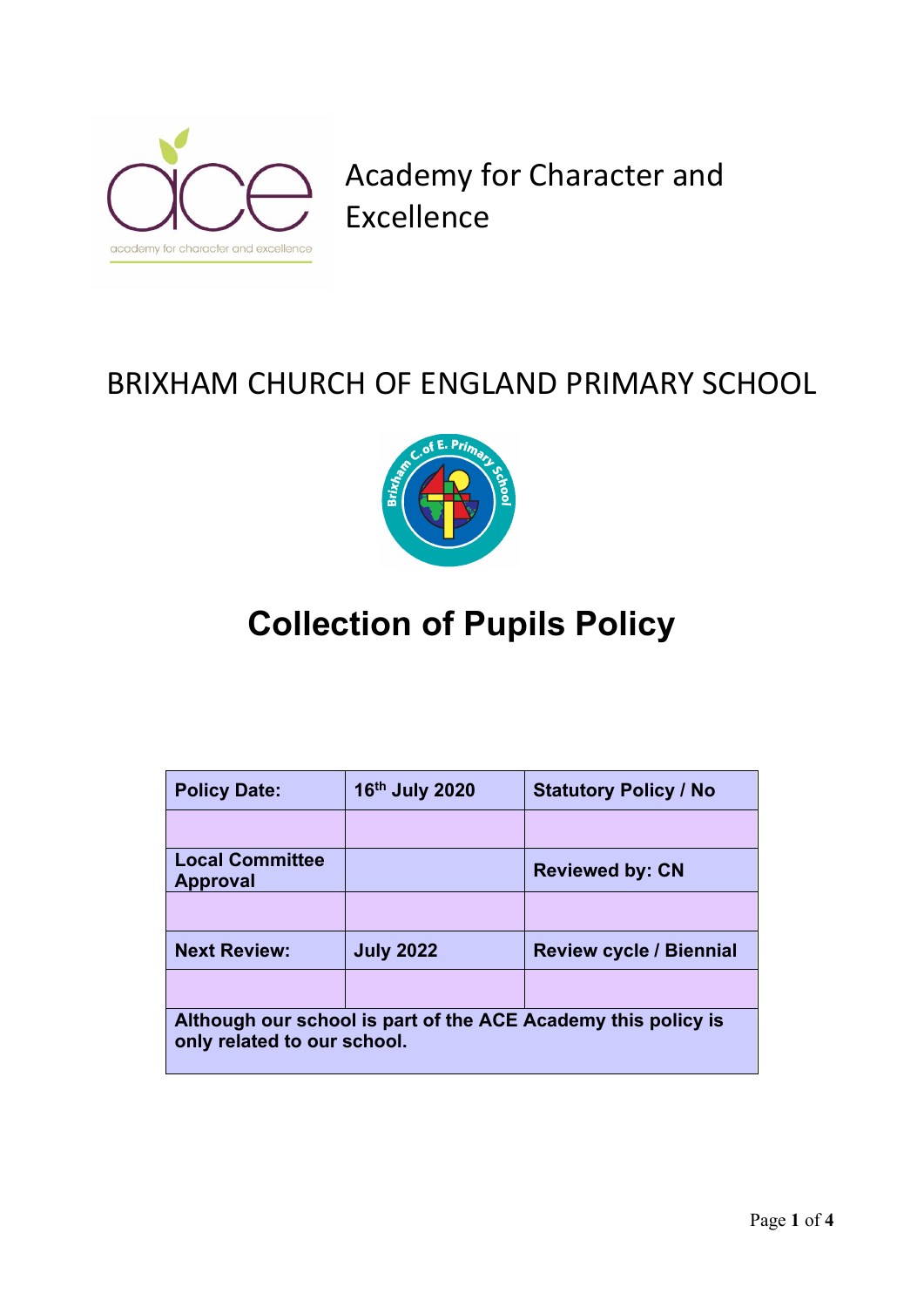#### *John 10:10*

#### *I have come that they may have life, and have it to the full.*

Our school's approach to this policy follows that of the Church of England Education Office in that it seeks to be faith-sensitive and inclusive. It is underpinned by Our Vision of *'Life in all its fullness*' and ensures that all of school life incorporates the values of the Christian Faith. These values are central to all that we do and determine how we will implement all policies and procedures. We want to ensure that through our gateways of citizenship, leadership, expression, exploration and flourishing, all pupils and adults are shown how to be compassionate, passionate, honest, inspiring and responsible individuals. By starting with our vision, we aim to ensure that all members of our school community understand our expectations, our practise and the ways in which we will implement this Policy.

## **CONTENTS**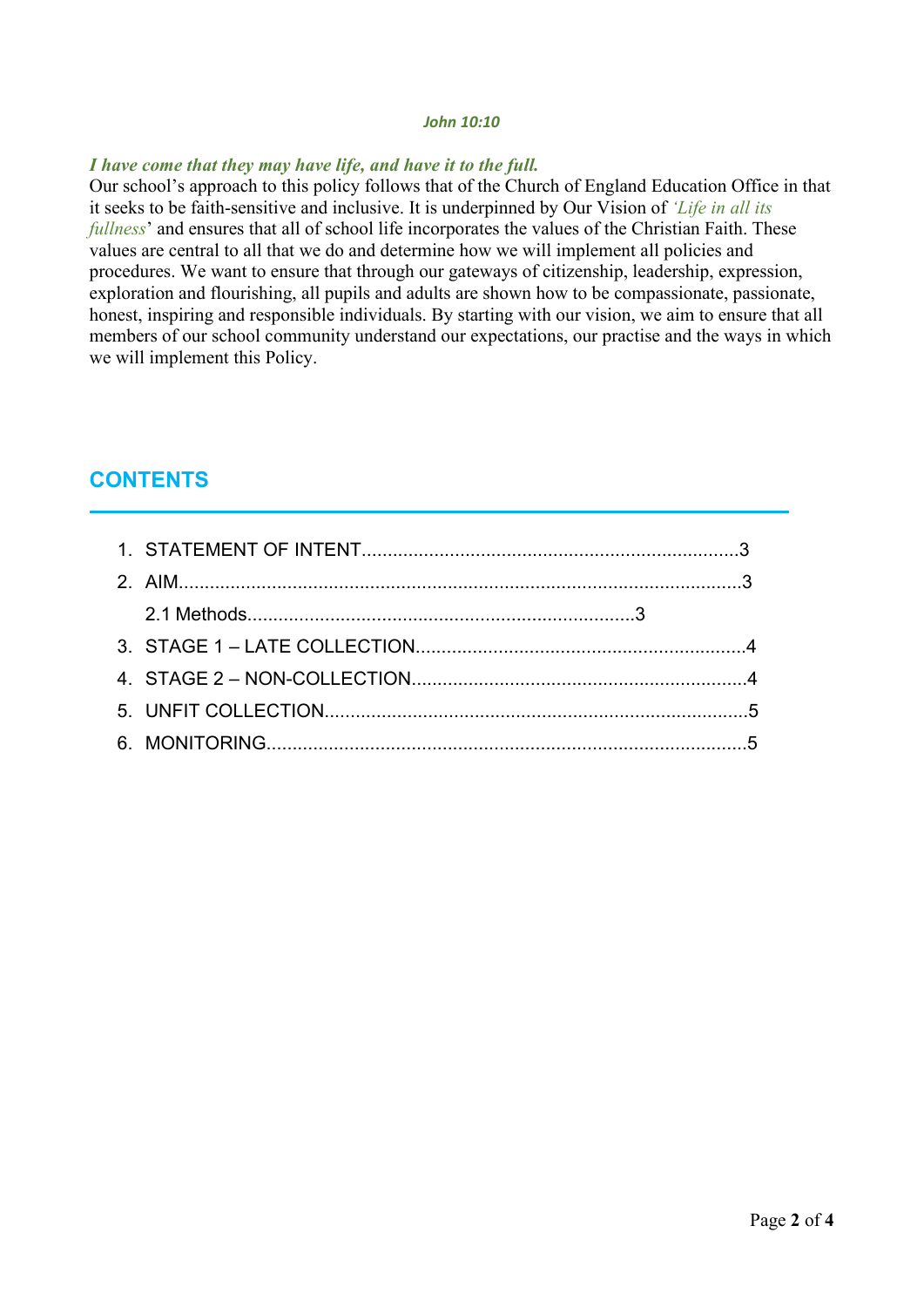#### **1. STATEMENT OF INTENT**

In the event that a pupil is not collected by an authorised adult at the end of a session, the school puts into practice agreed procedures. These ensure the pupil is cared for safely by an experienced and qualified person who is known to the pupil.

#### **2. AIM**

In the event that a pupil is not collected by an authorised adult, we will ensure that the pupil receives a high standard of care in order to cause as little distress as possible.

#### **2.1 Methods**

Parents / carers of pupils starting at Brixham Church of England Primary School are asked to provide specific information which is recorded on our Registration Form, including:

- Home address and telephone number -if the parents / carers do not have a telephone, an alternative number must be given, perhaps a neighbour or close relative;
- Place of work, address and telephone number (if applicable):
- Mobile telephone number (if applicable);
- Names, addresses, telephone numbers of adults who are authorised by the parents / carers to collect their pupil from the setting, for example a childminder or grandparent;
- Information about any person who must not have access or if the pupil is subject to a contact order.
- Who has parental responsibility for the pupil.
- On occasions when parents / carers or the persons normally authorised to collect the pupil are not able to do so, we record the name, address and telephone number of the person who will be collecting their pupil on our Collection Form. We agree with parents / carers how to verify the identity of the person who is to collect their pupil.
- Parents / carers are informed that if they are not able to collect the pupil as planned, they must inform us so that we can begin to take back-up procedures. We provide parents / carers with our contact telephone number. We also inform parents / carers that -in the event that their children are not collected from the setting by an authorised adult the Following procedure will come into force:
- The school permits pupils from Year 4 to walk home if a permission slip has been signed by the parents / carers. A parent may agree to an older sibling over 13yrs old to collect on their behalf.